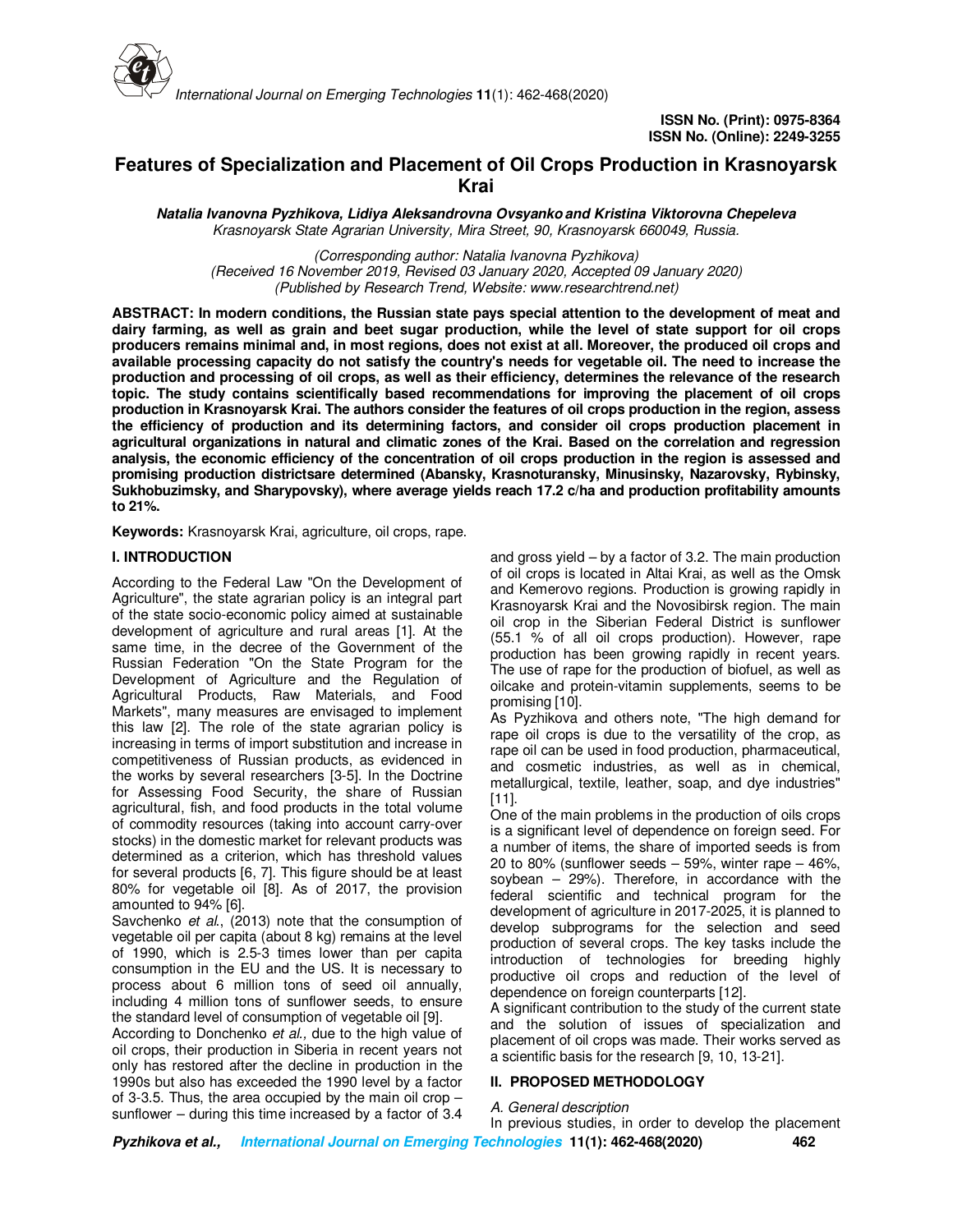of sown areas of oil crops, agricultural methods were proposed (the development of unused arable land, as well as new territories, including northern, the optimization of the structure of crop rotation).

We used a complex of research methods to comprehensively analyze the features and identify prospects for specialization and placement of oil crop production in the region.

Using the abstract-logical method, features of the production of oil crops, as well as factors influencing the placement and specialization of agricultural production, were revealed.

Using the statistical research method, the dynamics of the main indicators characterizing the development of oil crops production in Krasnoyarsk Krai were revealed and the influence of various factors on the level of profitability of oil crops production in the region was determined based on the developed economic and statistical model.

On the basis of the monographic method, the assessment of production placement of oil crops in agricultural organizations by zones of the region was carried out.

The application of the calculation-constructive method made it possible, based on the grouping of districts by harvested area, to determine those more promising for the development of oil crops production in Krasnoyarsk Krai.

#### *B. Algorithm*

1. The main factors influencing the specialization and placement of oil crops production from the differentiation of natural (environmental) resources to significant seasonal fluctuations in prices for agricultural products were specified. These factors should be the basis for the development of the placement of oil crops production in the context of natural and climatic zones (Eastern, Western, Central, and Southern).

2. Based on the developed economic and statistical models, a direct relationship between productivity and the level of profitability of oil crops production was revealed. Thus, profitability will increase from 21.6 to 62.7% with an increase in productivity from 5 to 95 c/ha. At the same time, unprofitableness is observed with the marketability of oil crops under 15%; marketability should be increased to 65% since its further growth will not contribute to increased profitability.

3. The proposed grouping of the districts of the Krai according to the harvested area of oil crops made it possible to evaluate the economic efficiency of the concentration of oil crops production and identify more promising districts (Nazarovsky, Rybinsky, Minusinsky, Krasnoturansky, Abansky, Sharypovsky, and Sukhobuzimsky). The harvested area of oil crops in these areas exceeds 2,000 ha, which ensures a yield of 17.2 c/ha and profitability of 21.4%.

#### **III. RESULT ANALYSIS**

According to Altukhov, "Improving the territorial and sectoral distribution of labor is the core of solving the problem of the rational placement of the country's productive forces, improving the efficiency of the economy, its industries, and markets. In modern conditions, this is especially true for domestic agricultural production, operating in conditions characterized by a significant variety of natural and territorial factors" [14, 15]. In addition, Russian producers have to deal with deeply specialized and highly competitive agro-industrial production of the largest exporting countries of agricultural products, raw materials, and food, in which the level of state support for agriculture significantly exceeds that in Russian agriculture.

As Silaeva and Kochetkov note, "Placement and specialization are concrete forms of the social division of labor that are closely interconnected. The distribution of agricultural production is a geographical division of labor between the individual territories of the country, which acts as the basis for agricultural specialization. In turn, the development of specialization gives completeness to the placement process, exerting a strong influence on it" [18].

Vinnichek and Pogorelova in their writings note that "oil crops territorially have a wide range of cultivation in world production. A variety of climatic zones, natural conditions of which do not always ensure high production efficiency of oil crops, play a role in the placement of crops in accordance with their biological requirements and zonal features. Oil crops play an important role in solving the country's food problem, being the main source of seed oil and protein" [16].

When solving the complex and multifaceted problem of territorial placement and specialization of agricultural production Donchenko *et al*., propose to take into account the influence of many interconnected internal and external, natural and market factors [10]. The main factors of specialization and placement of oil crops are the following:

1. Differentiation of natural resources with fluctuations in bioclimatic potential determines the natural zoning of Siberian regions (steppe, forest-steppe, etc.).

2. Redistribution of raw material zones of the processing industry, primary processing, and pre-sale preparation of products to be sold are mainly carried out in places of production.

3. Change in the structure of food consumption in the direction of increasing the proportion of its highest quality and most valuable types (meat, milk, egg, vegetable oil) and decreasing the share of potatoes, bread, and baked goods.

4. With the growth of transport tariffs, the concentration of agricultural production in the areas of specialization and delivery to the markets of finished (processed) food products for consumption accelerates in order to reduce transaction (transport) costs for the delivery of products.

5. The course on import substitution leads to an intensification of inter-regional food exchange (regional and, accordingly, zonal specialization in the regions takes a more pronounced character).

6. Formation of territorial-industrial clusters, different territorial hierarchies, industrial unions, etc. accelerates under the influence of the general laws of production development.

7. Development of regional agri-food markets and their infrastructure facilities (wholesale and logistics centers, wholesale food markets, etc.) continues.

8. Significant seasonal fluctuations in prices for agricultural products lead to the construction of storage facilities for grain and other food products directly from large agricultural producers.

Cultivation of oil crops in Krasnoyarsk Krai is one of the promising segments of agricultural production in the region. The sown area of oil crops for 2013-2017 has more than doubled and amounted to 53,764 ha. Their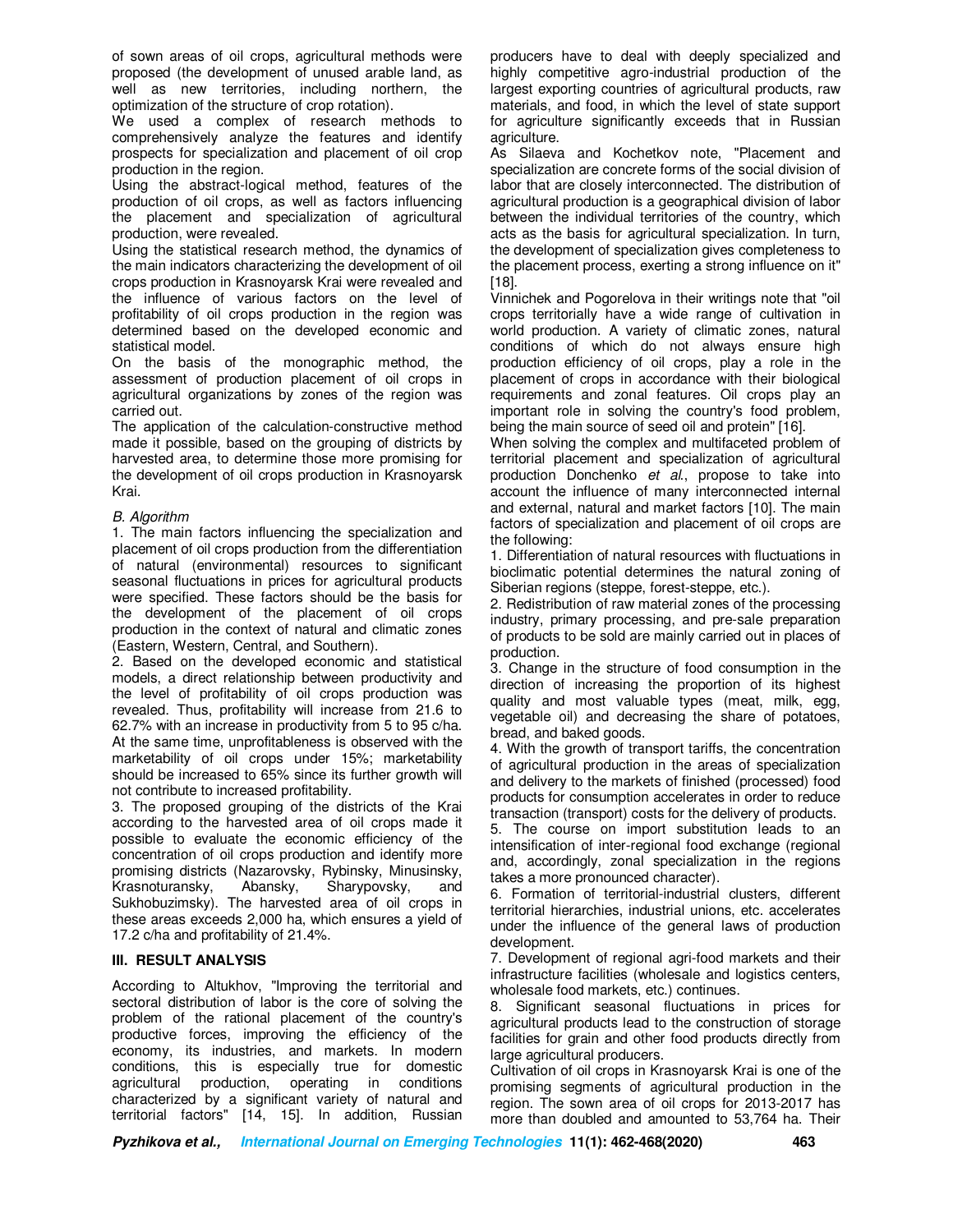share in the structure of sown areas of crops also increased from 2.1% in 2013 to 4.6% in 2017 (Fig. 1). Various oil crops were grown in Krasnoyarsk Krai during the study period: soybeans, rape, sunflower, saffron milk cap (Table 1). The total harvested area of oil crops for 2013-2017 increased by 62.9%. At the same time, the largest share among oil crops is occupied by spring rape crops (95.3%). This indicates the expansion of the range of use of this culture and its fitness to the climatic conditions of the region. The productivity of oil crops as a whole increased during the study period by 23.5 c/ha. Also, there is an increase in the productivity in each of the crops: sunflower – by a factor of 2.1 to 6.6 c/ha; spring rape – by  $48.8\%$  to 12.5 c/ha, soybeans – by 40% to 7 c/ha.

During the study period, oil crops production was effective in 2014-2017 and unprofitable in 2013. The highest profitability was recorded in 2016 (24%) and marketability – in 2014 (85.3%). Moreover, from 2013 to 2017, the production cost of 1 c of oil crops increased by a factor of 1.5 and the selling price  $-$  by a factor of 1.8 (Table 2).

| Indicator         | 2013        | 2014                     | 2015     | 2016     | 2017     | 2017 to 2013,<br>% |
|-------------------|-------------|--------------------------|----------|----------|----------|--------------------|
|                   |             | Total harvested area, ha |          |          |          |                    |
| Oil crops - total | 26,297      | 26,957                   | 25,518   | 31,727   | 42,845   | 162.9              |
| Sov               | 829         | 182                      | 295      | 772      | 1,484    | 179.0              |
| Spring rape       | 25,327      | 26,204                   | 24,972   | 30,378   | 40,832   | 161.2              |
| Winter rape       | 0           | 480                      | $\Omega$ | $\Omega$ | $\Omega$ |                    |
| Sunflower         | 141         | 50                       | 251      | 513      | 482      | 341.8              |
| Other             | $\mathbf 0$ | 41                       | $\Omega$ | 64       | 47       |                    |
|                   |             | Yield, c/ha              |          |          |          |                    |
| Oil crops - total | 8.1         | 7.1                      | 9.2      | 9.5      | 10.0     | 123.5              |
| Soy               | 5.0         | 6.0                      | 11.3     | 8.1      | 7.0      | 140.0              |
| Spring rape       | 8.4         | 7.1                      | 9.2      | 9.5      | 12.5     | 148.8              |
| Winter rape       | $\Omega$    | 6.2                      | $\Omega$ | $\Omega$ | $\Omega$ | —                  |
| Sunflower         | 3.1         | 6.4                      | 9.0      | 8.9      | 6.6      | 212.9              |
| Other             | 0           | 10.3                     | $\Omega$ | 2.7      | 7.0      |                    |

|  |  |  |  | Table 1: Dynamics of sown areas and yield of oil crops in Krasnoyarsk Krai*. |
|--|--|--|--|------------------------------------------------------------------------------|
|--|--|--|--|------------------------------------------------------------------------------|

\*According to the materials of the Agri-industrial complex of Krasnoyarsk Krai in 2011-2015, 2014, 2016, 2017 [22-25].

| Indicator                     | 2013   | 2014   | 2015    | 2016    | 2017   |
|-------------------------------|--------|--------|---------|---------|--------|
| Cost value of 1 c, rubles     | .096.8 | 961.8  | 1.273.9 | 1.442.9 | .653.0 |
| Selling price of 1 c, rubles  | .048.5 | .002.7 | .637.2  | .899.0  | .872.7 |
| Marketability, %              | 32.9   | 85.3   | 75.8    | 68.4    | 64.0   |
| Profitability (loss ratio), % | $-4.6$ | 4.1    | 22.2    | 24.0    | 11.7   |

\*According to the materials of the Agri-industrial complex of Krasnoyarsk Krai in 2011-2015, 2014, 2016, 2017 [22-25].

In order to identify the influence of a number of factors on the efficiency of oil crops production in agricultural organizations of the region in 2017, we built a model of the dependence of the profitability level (y) on the yield of oil crops  $(x_1)$ , level of marketability  $(x_2)$ , and specific weight of oil crops in the total sown area  $(x_3)$ .

As a result, the following equation (1) was obtained:

 $Y = 0.4421 + 0.0057x_1 - 0.000011x_1^2 + 2.1483x_2 -$ 1.8340 $x_2^2$  - 16.4772 $x_3$  + 56.6513  $x_3$  $2(1)$ The multiple correlation coefficient of the presented relationship is  $0.60 \pm 0.05$ . There is a direct relationship between the features and factors in the model. The relationship between the level of profitability and the yield and marketability of oil crops is average and low

with crops. Based on the presented equation, dependence was revealed (Fig. 2). It was determined that with an increase in the yield of oil crops the level of profitability increases with average values of marketability and sown area. At the same time, each subsequent increase in productivity by 10 c/ha ensures an increase in

profitability by 5%.

It should also be noted that for 54 agricultural organizations in the region growing oil crops, the yield of their seeds in weight after refinement varies from 0.7 to 33.8 c/ha.

Based on the curve of the dependence of the profitability level on the level of marketability of oil crops, it was revealed that unprofitability is observed at a level of marketability under 15%.

Profitability rises to 35.6% with an increase in marketability to 65% and profitability decreases with a further increase in marketability. Thus, profitability was 33.2% with marketability of 70% and only 4.1% with 100% (Fig. 3).

Let us consider the features of oil crops placement in the context of natural and climatic zones for a more detailed study of the region's specialization (Table 3). There are five natural and climatic zones in Krasnoyarsk Krai: East, West, Central, South, and North. Cultivation of oil crops is carried out in all areas except for the North, where natural and climatic conditions are less favorable.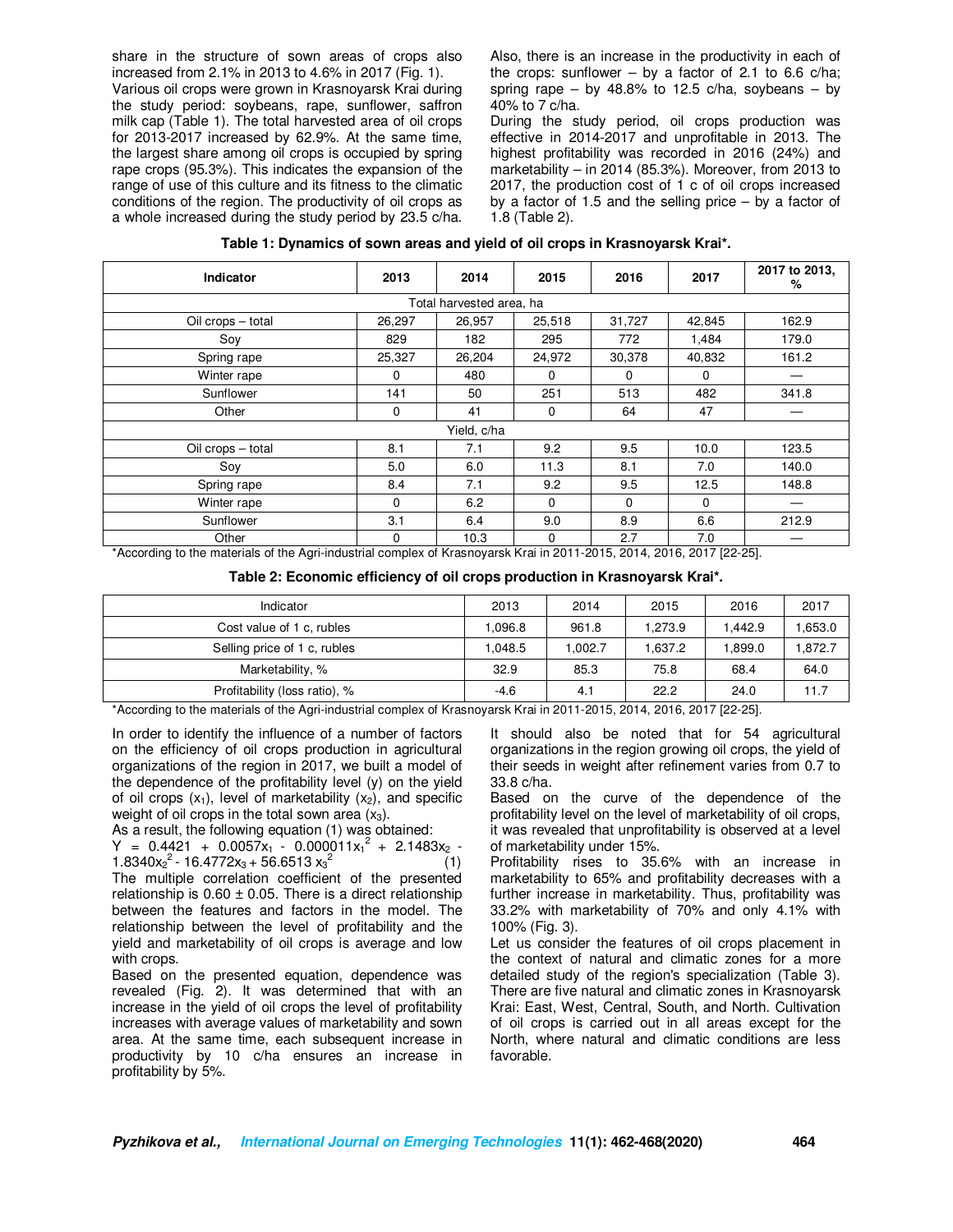

**Fig. 2.** Relationship between the profitability level and oil crops productivity with average values of marketability and sown area.



**Fig. 3.** The influence of the marketability level on the profitability level with average values of yield and sown area.

| Table 3: Production placement of oil crops in agricultural organizations by zones and districts of |
|----------------------------------------------------------------------------------------------------|
| Krasnovarsk Krai in 2017.                                                                          |

|                                 | Harvested area, | Gross production, |             | Specific weight, % |               |  |
|---------------------------------|-----------------|-------------------|-------------|--------------------|---------------|--|
| Zone (district)                 | ha              | с                 | Yield, c/ha | in crops           | in production |  |
|                                 | $\overline{2}$  | 3                 | 4           | 5                  | 6             |  |
| Krasnoyarsk Krai                | 42,845          | 428,734           | 10.0        | 100.0              | 100.0         |  |
| Eastern zone                    | 11,212          | 73,744            | 6.6         | 26.2               | 17.2          |  |
| <b>Abansky District</b>         | 5,070           | 32,980            | 6.5         | 11.8               | 7.7           |  |
| Dzerzhinsky District            | 48              | 730               | 9.0         | 0.1                | 0.2           |  |
| <b>Irbeysky District</b>        | 300             | 290               | 0.97        | 0.7                | 0.08          |  |
| <b>Kansky District</b>          | 716             | 3,371             | 4.7         | 1.7                | 0.8           |  |
| Nizhneingashsky District        | 605             | 3,957             | 6.5         | 1.4                | 0.9           |  |
| <b>Rybinsky District</b>        | 3,183           | 13,770            | 4.3         | 7.4                | 3.2           |  |
| Sayansky District               | 150             | 100               | 0.7         | 0.4                | 0.02          |  |
| Uyarsky District                | 1,140           | 18,546            | 16.3        | 2.7                | 4.3           |  |
| Western zone                    | 11,276          | 89,597            | 8.0         | 26.3               | 20.9          |  |
| <b>Achinsky District</b>        | 1,305           | 30,537            | 23.4        | 3.0                | 7.1           |  |
| <b>Bogotolsky District</b>      | 1.000           | 4.570             | 4.6         | 2.3                | 1.1           |  |
| Nazarovsky District             | 2,084           | 40,838            | 19.6        | 4.9                | 9.5           |  |
| Uzhursky District               | 250             | 3,312             | 13.2        | 0.6                | 0.8           |  |
| Sharypovsky District            | 6,637           | 10,340            | 1.6         | 15.5               | 2.4           |  |
| Central Zone                    | 8,367           | 142,679           | 17.1        | 19.5               | 33.3          |  |
| <b>Berezovsky District</b>      | 980             | 11,716            | 12.0        | 2.3                | 2.7           |  |
| <b>Bolshemurtinsky District</b> | 200             | 2,064             | 10.3        | 0.5                | 0.5           |  |
| Yemelyanovsky District          | 100             | 231               | 2.3         | 0.2                | 0.1           |  |
| Sukhobuzimsky District          | 7,087           | 128,668           | 18.2        | 16.5               | 30.0          |  |
| Southern Zone                   | 11,990          | 122.714           | 10.2        | 28.0               | 28.6          |  |
| Yermakovsky District            | 450             | 2,076             | 4.6         | 1.1                | 0.5           |  |
| <b>Idrinsky District</b>        | 1,032           | 15,840            | 15.3        | 2.4                | 3.7           |  |
| Krasnoturansky District         | 3,437           | 43,522            | 12.7        | 8.0                | 10.2          |  |
| Kuraginsky District             | 1,992           | 21,050            | 10.6        | 4.6                | 4.9           |  |
| Minusinsky District             | 3,314           | 25,871            | 7.8         | 7.7                | 6.0           |  |
| <b>Shushensky District</b>      | 1.765           | 14.355            | 8.1         | 4.2                | 3.3           |  |

**Pyzhikova et al., International Journal on Emerging Technologies 11(1): 462-468(2020) 465**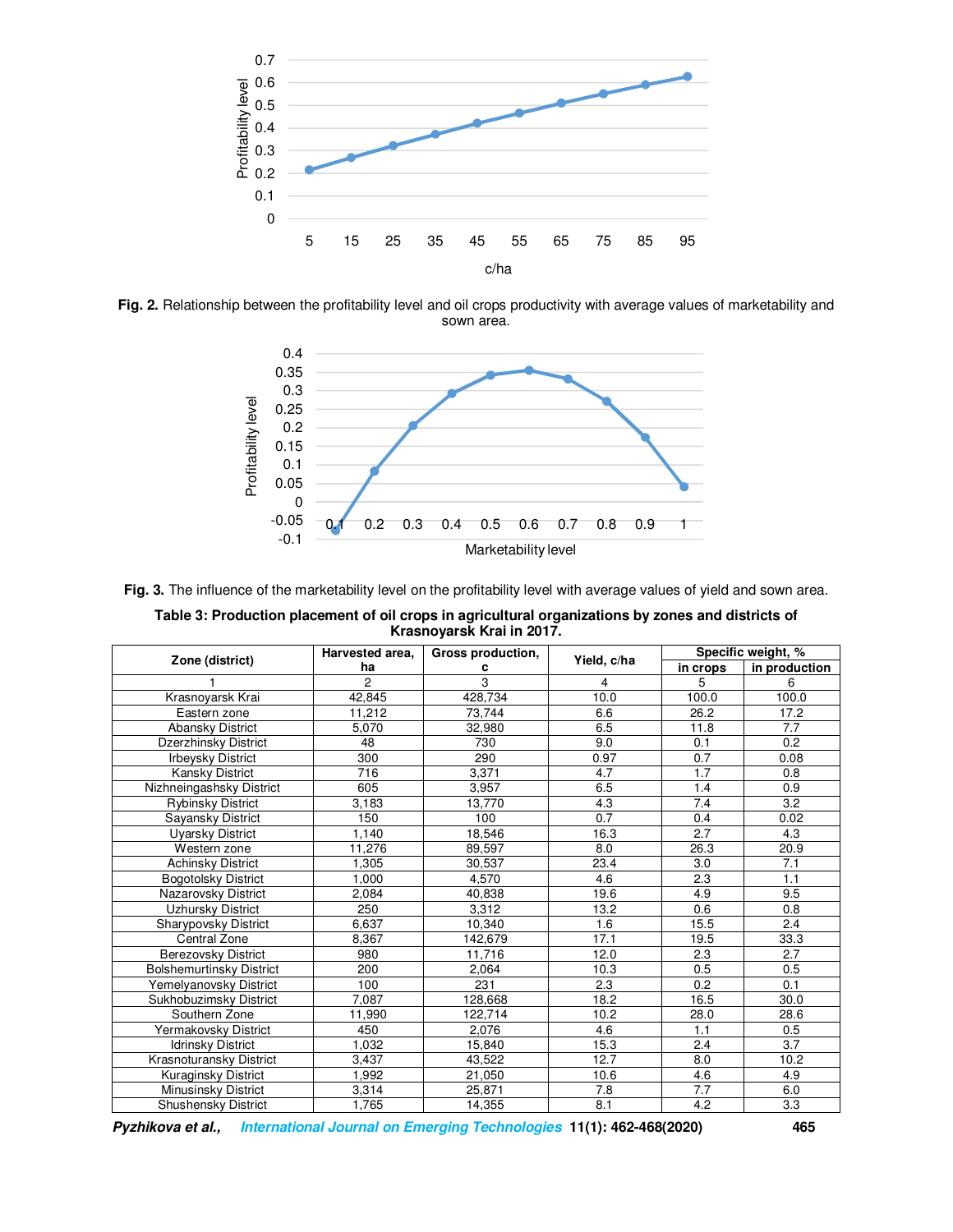We found that the main production of oil crops is concentrated in three climatic zones: Central, Southern, and Western. In the reporting year, they accounted for 33.3, 28.6 and 20.9% of gross production in the region, respectively. Most of the acreage of oil crops is concentrated in the Southern zone (28%), as well as in the Western and Eastern zones – (26.3 and 26.2%, respectively). At the same time, the highest yield was observed in the Central zone (17.1 c/ha).

In each zone, it is possible to identify areas-leaders in the production of oil crops. Thus, the Sukhobuzimsky District of the Central zone accounted for the largest share of production of the Krai (30%) with the share of crops of 16.5%.

In the Southern zone, the leading region is the Krasnoturansky District, which accounted for 10.2% of production and 8% of the sown area of the region.

In the Western zone, it is the Nazarovsky District, where 9.5% of all production and 4.9% of the sown area of oil crops are concentrated. At the same time, the highest value of oil crops was recorded in the Achinsky District (23.4 c/ha).

In the Eastern zone, the main producer of oil crops is the Abansky District, which accounted for 7.7% of gross production in the Krai.

## **IV. DISCUSSION**

For the further development of oil crops production in Krasnoyarsk Krai, it is necessary to assess the effect of the concentration of production on its effectiveness. For this, we carried out an analytical grouping of agricultural regions of the Krai based on the harvested area of oil crops (Table 4).

| Table 4: Economic efficiency of the concentration of oil crops production in Krasnoyarsk Krai. |  |  |  |
|------------------------------------------------------------------------------------------------|--|--|--|
|------------------------------------------------------------------------------------------------|--|--|--|

| Indicator                                                                             | Grouping of areas by harvested area, ha                                                                                                                     | On                                                          |                                                                                                   |         |
|---------------------------------------------------------------------------------------|-------------------------------------------------------------------------------------------------------------------------------------------------------------|-------------------------------------------------------------|---------------------------------------------------------------------------------------------------|---------|
|                                                                                       | under 1,000                                                                                                                                                 | from 1,001 to 2,000                                         | from 2,001                                                                                        | average |
| Number of districts in the group                                                      | 11                                                                                                                                                          | 5                                                           |                                                                                                   | 8       |
| Average area under crops in one<br>district, ha                                       | 436                                                                                                                                                         | 1,447                                                       | 4,402                                                                                             | 2,095   |
| Proportion of the harvested area of<br>oil crops in the total harvested area,<br>$\%$ | 1.3                                                                                                                                                         | 5.6                                                         | 7.5                                                                                               | 4.6     |
| Yield, c/ha                                                                           | 3.9                                                                                                                                                         | 9.1                                                         | 17.2                                                                                              | 10.0    |
| Profit per 1 ha of crops, rubles                                                      | 527.8                                                                                                                                                       | 1,056.5                                                     | 2,635.9                                                                                           | 1,405.9 |
| Production profitability, %                                                           | 4.1                                                                                                                                                         | 9.6                                                         | 21.4                                                                                              | 11.7    |
| List of districts in the group                                                        | Dzerzhinsky<br>Yemelyanovsky<br>Sayansky<br>Bolshemurtinsky<br>Uzhursky<br>Irbeysky<br>Yermakovsky<br>Nizhneingashsky<br>Kansky<br>Berezovsky<br>Bogotolsky | ldrinsky<br>Uyarsky<br>Achinsky<br>Shushensky<br>Kuraginsky | Nazarovsky<br>Rybinsky<br>Minusinsky<br>Krasnoturansky<br>Abansky<br>Sharypovsky<br>Sukhobuzimsky |         |

We identified three groups of districts, the first of which included 11 districts with a harvested area under 1,000 ha. The values for this group do not exceed the average data for the region. Thus, the yield here amounted to 3.9  $c/ha$  and the profitability of production – to 4.1%. There is an increase in production and economic indicators in each subsequent group. The third group includes areas with a harvested area of 2,001 ha, the average area of sowing oil crops in which is 4,402 ha, which is 2.1 times higher than the average in the Krai.

The share of the harvested area of oil crops in the total harvested area in this group is also above the average value by 2.9% and makes up 7.5%. The average yield in the districts of this group amounted to 17.2 c/ha and the profitability – to 21.4%, which is 1.7 and 1.8 times higher than the average for the region, respectively.

Thus, at the present stage, an increase in the area of sowing is important for increasing the efficiency of oil crops production in the region. At the same time, the development of placement and deepening of specialization are possible when carrying out a complex of measures: organizational-economic, financial, organizational-technological, environmental, etc.

## **V. CONCLUSIONS**

1. The development of the agro-industrial complex of both Russia as a whole and its separate regions makes it necessary to concentrate the production of agricultural raw materials and their processing in those territorial

zones where there are organizational, economic, and climatic conditions that ensure their greatest effectiveness. The need to increase the production of oil crops is due to the fact that they can give the greatest energy output per unit area and cost for human and animal nutrition. Moreover, the specialization and placement of oil crops production in the region are influenced by many internal and external factors that must be taken into account.

2. In Krasnoyarsk Krai, the total harvested area of oil crops increased by 62.9% during the study period. Spring rape crops account for 95.3% of the area of all oil crops, which indicates the expansion of the range of the use of this crop and its adaptability to the climatic conditions of the region. Also, soybeans, canola, sunflower, and saffron milk cap are grown in the region. In 2013-2017, oil crops productivity increased as a whole by 23.5 c/ha and for each of the crops as follows: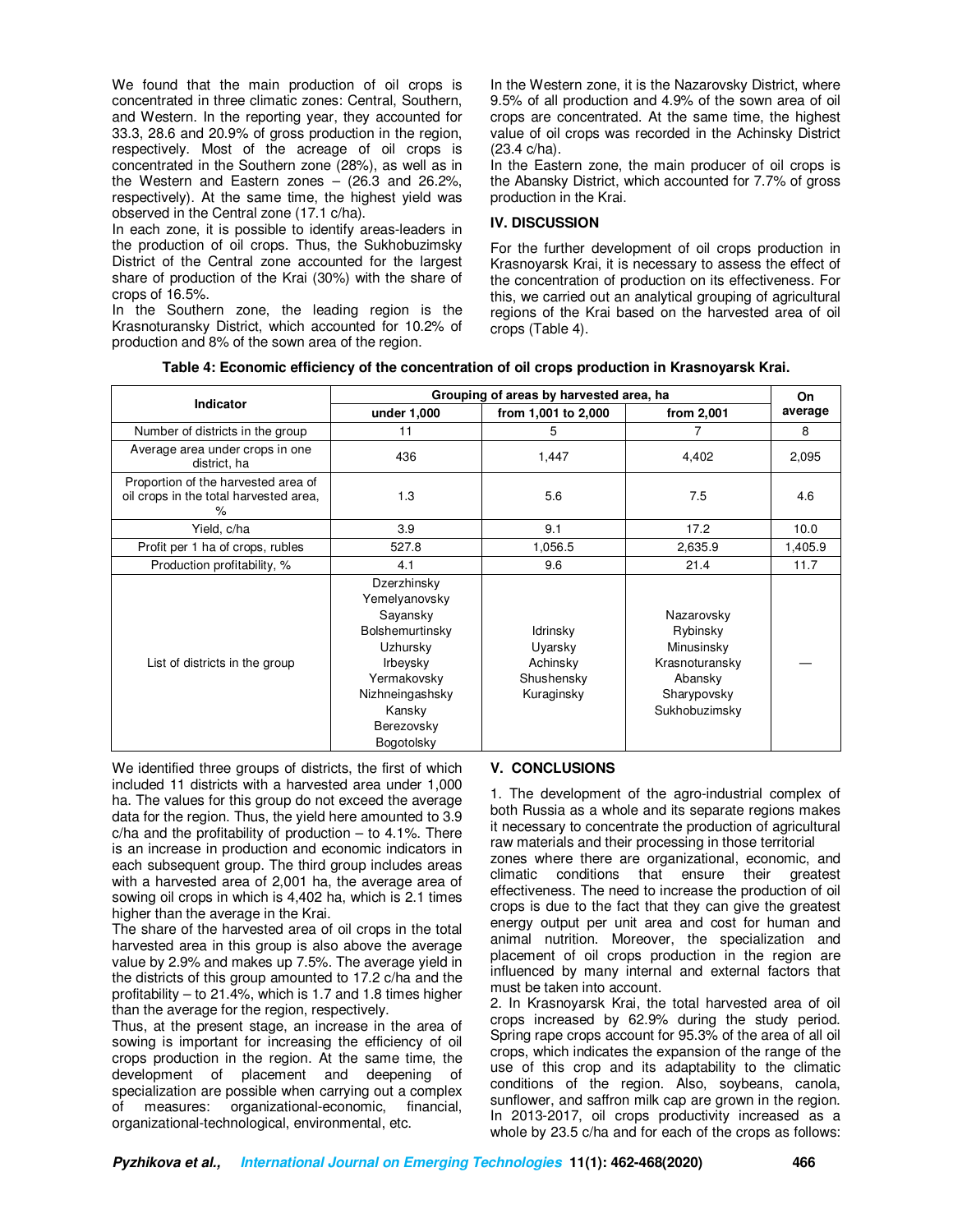sunflower – by a factor of 2.1 to 6.6 c/ha; spring rape – by 48.8% to 12.5 c/ha, and soybeans  $-$  by 40% to 7 c/ha.

3. A direct relationship between the yield of oil crops and the level of profitability of their production is revealed based on the correlation-regression model. Effective marketability at the level of 65% was also determined, while marketability below 15% revealed a loss.

4. As we found, the production of oil crops is carried out in four climatic zones of the region: Central (33.3%), Southern (28.6%), Western (20.9%), and Eastern (17.2%). Most of the acreage of oil crops is concentrated in the Southern zone (28%), as well as in the Western and Eastern zones (26.3% and 26.2%, respectively). At the same time, the highest yield was observed in the Central zone (17.1 c/ha).

5. Based on the analytical grouping of agricultural regions of Krasnoyarsk Krai, the economic efficiency of the concentration of oil crops production was assessed and promising districts for their production were identified: Abansky, Krasnoturansky, Minusinsky, Nazarovsky, Rybinsky, Sukhobuzimsky, and Sharypovsky.

6. Of interest is the study of increasing the production of oil crops in promising districts, considering the available capacities, used technologies, and sales channels, including outside the region. It is important to develop the state support in this area.

7. One of the promising areas for further research of oil crops is the introduction of a closed cycle in agricultural organizations, including the cultivation, processing, and, sometimes, sales of oil crops. Testing of this direction is already being carried out at the Solyanskoye farm of the Rybinsk district. This will expand production, deepen specialization, and increase efficiency through independent regulation of prices for raw materials, as well as processed and finished products.

## **ACKNOWLEDGMENTS**

The project "Development of a model for the formation and promotion of a regional brand of Krasnoyarsk Krai in the category of products of oil crops processing" was carried out with the support of the Krasnoyarsk Regional Science Fund.

**Conflict of Interests.** The authors declare that there is no conflict of interest to disclose.

## **REFERENCES**

[1]. Federal Law "On the Development of Agriculture" dated December 29, 2006 No. 264-FZ (as amended on August 13, 2015)

[2]. Postanovlenie Pravitelstva RF ot 14.07.2012 g. № 717 "O

Gosudarstvennoiprogrammerazvitiyaselskogokhozyaistv airegulirovaniyarynkovselskokhozyaistvennoiproduktsii,

syryaiprodovolstviyana 2013–2020 gody" (v red. ot 08.02.2019) [Decree of the Government of the Russian Federation dated July 14, 2012 No. 717 "On the State Program for the Development of Agriculture and Regulation of Agricultural Products, Raw Materials and Food Markets for 2013–2020" (as amended on February 8, 2019).

[3]. Semin, A.N. (2015).<br>ProdovolstvennavabezopasnostRossii v uslovivakh ProdovolstvennayabezopasnostRossii v

embargo [Russia's food security in an embargo]. *Ekonomikaselskokhozyaistvennykhipererabatyvayushch ikhpredpriyatii [Economics of agricultural and processing enterprises], 5,* 9–14.

[4]. Serkov, A. F. (2014). Agrarnayapolitika: vyzovyiperspektivy [Agricultural policy: challenges and prospects].

*Ekonomikaselskokhozyaistvennykhipererabatyvayushch ikhpredpriyatii [Economics of agricultural and processing enterprises],12,* 2–6.

[5]. Ushachev, I. G. (2015). Agroprodovolstvennyisektor Rossii v usloviyakhsanktsii: problemyivozmozhnosti [Russia's agri-food sector under sanctions: problems and **opportunities**. *Ekonomikaselskokhozyaistvennykhipererabatyvayushch ikhpredpriyatii [Economics of agricultural and processing enterprises], 5,* 2–8.

[6].

RazrabotananovayaDoktrinaprodovolstvennoibezopasn osti[A new Doctrine of Food Security has been developed].Retrieved from from

https://www.agroinvestor.ru/analytics/news/30159-/ [7]. Zavorotin, E.F., Yurkova, M.S., Serdobintsev, D.V., Likhovtsova, E.A., and Voloshchuk, L.A. (2018). Perfecting the Cluster Development in the Regional Dairy Products Subcomplex of the Russian Agro-Industrial Complex. *Journal of Environmental Management and Tourism, 9*(5):947-954.

[8]. Ob utverzhdeniiDoktrinyprodovolstvennoibezopasnostiRoss iiskoiFederatsii: UkazPrezidenta RF ot 30.01.2010 № 120 [On Approving the Doctrine of Food Security of the Russian Federation: Decree of the President of the Russian Federation of 30.01.2010№120.

[9]. Savchenko, T. V., Ulezko, A. V., & Kravchenko, N. N. (2013). Upravlenieproizvodstvommaslichnykh kultur naosnoveklasternogopodkhoda [Oil crops production management based on a cluster approach]. Voronezh: FGBOU VPO Voronezhskii GAU, p. 160.

[10]. Donchenko, A. S., Kalichkina, V. K., & Denisova, A. S. (2016).

Mezhregionalnayaskhemarazmeshcheniyaispetsializatsi iselskokhozyaistvennogoproizvodstva subektakhRossiiskoiFederatsiisibirskogoFederalnogookr

uga: rekomendatsii [Interregional scheme for the alplacement and specialization of agricultural production in the constituent entities of the Russian Federation of the Siberian Federal District: recommendations]. FGBU SO AN. Novosibirsk, p. 255.

[11]. Pyzhikova, N. I. (2019). Yarovoi raps – perspektivnayakulturadlyarazvitiyaagropromyshlennogo kompleksaKrasnoyarskogokraya [Spring rape is a promising culture for the development of the agricultural complex of Krasnoyarsk Krai]. *VestnikKras GAU, 1,* 74- 80.

[12]. Fedorenko, V.F., Mishurov, N.P., Pylnev, V.V., and Buklagin, D.S. (2019).

Analizsostoyaniyaiperspektivyirazvitiyaselektsiiisemeno vodstvamaslichnyih kultur [Analysis of the state and prospects of the development of selection and seed production of oil crops]. FGBNURosinformagrotekh, Moscow.

[13]. Kravchenko, I. N., & Savchenko T. V. (2010). Metodicheskiepodkhody komponiese komponiese komponiese komponiese komponiese komponiese komponiese komponiese k

strategicheskomuplanirovaniyurazmeshcheniyamaslichn ykh kultur metodomklasternogoanaliza[Methodological